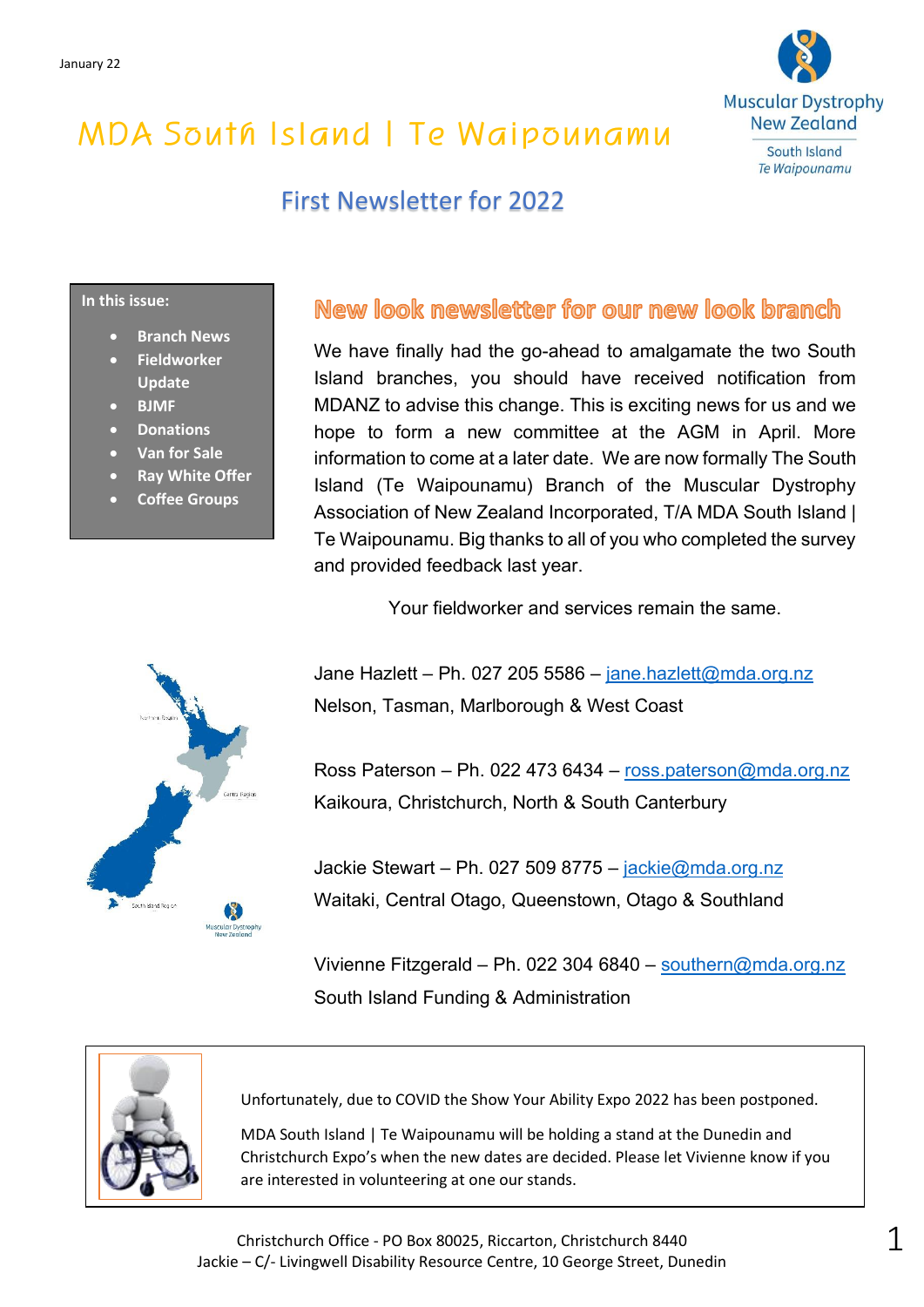



Ross



Jackie



Jane

## News from the field

We would like to welcome everyone into the New Year. Our hope is that like us you feel refreshed by the opportunity to catch up with family and friends over the Xmas break after what was a difficult year with Covid 19.

As Fieldworkers we are continuing to get out into the Community after the interruption to the face-to-face service last year. As always, we are available for phone catch ups and zoom meetings if that is easier for you.

### **Trips planned for Jane**

*Blenheim*- At this stage Jane will be travelling to Blenheim on the 3<sup>rd</sup> Thursday of each month if there is a need. She will attend the coffee group every 8 weeks with the first for 2022 to be advised (depending on COVID in the community).

Westcoast- Jane's next trip down the Westcoast is planned for the week of 16 May 2022 unless there is a need prior. Unfortunately, at this stage we don't have enough members in close proximity to start a coffee group but will certainly keep this in mind. On her last trip down the coast before Christmas there were a couple of members she could not see so it would be good to catch up with them this time.

Nelson/Tasman- Jane will be in contact with you to arrange visits over the next few months. The next Coffee group at Pics Peanut Butter Café is to be advised. These are held every 6 weeks and are well organised by Kevin Page and George Martin (all coffee groups are dependant on COVID and may be cancelle .

### **Trips planned for Ross**

Ross is intending to travel to Mid and South Canterbury in the week beginning 14/02/2022 where he will be in Ashburton on Monday the  $14<sup>th</sup>$  and will then progress through to Temuka and Timaru returning to Christchurch at the end of the week via Methven. There were a small number of folk that he was unable to contact last trip and he is particularly keen to catch up with this time. He will be in contact in the upcoming weeks to schedule a time to meet.

#### **Trips planned for Jackie**

Jackie recently enjoyed catching up with members in Southland, new trips TBA.

#### *Other news from the fieldworkers*:

- Ross has begun attending the Respiratory Clinic held bimonthly in the Outpatients Building in Christchurch Hospital. He will continue attending this year.
- Jane is liaising with the Nelson city council and Marlborough District Councils to allow MDA to carry out assessments for the Total Mobility Scheme Taxi card service.
- Jane, Jackie & Ross are regularly in contact with the local needs assessors and allied health team and community agencies so please let us know if there is anything you would like us to discuss with them.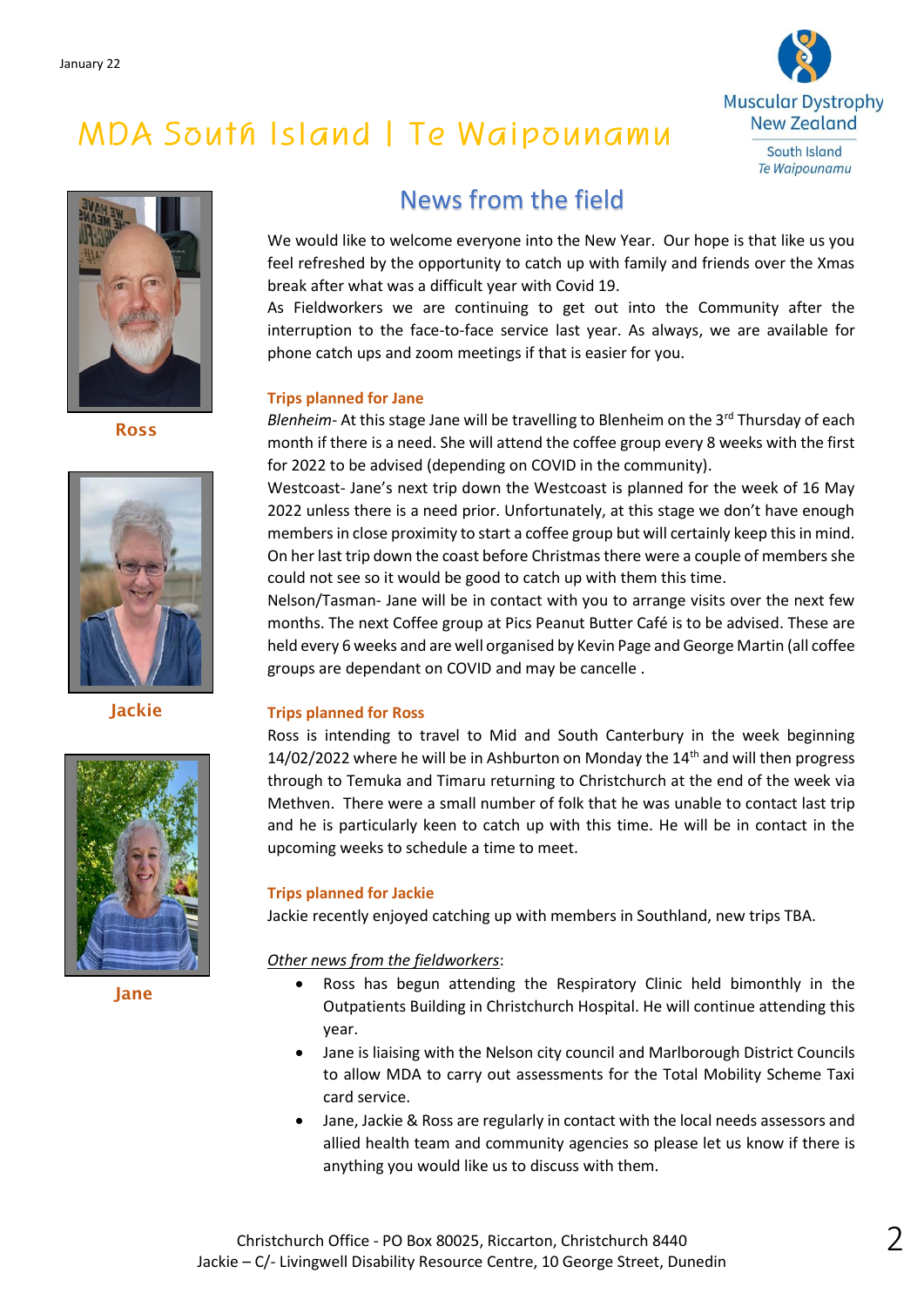### General News

### **Bradley Jenkin Memorial Fund**

Did you know that MDANZ offer members an opportunity to apply for funding through the Brandley Jenkin Memorial Fund. The fund is named after Trevor and Joy Jenkin's son Bradley who sadly passed away from complications of DMD aged 17. Trevor and Joy are both National Counsellors, and on the committee of the Northern Branch, Trevor is currently the National Executive Chairperson of MDANZ.

This is a contestable fund for members with neuromuscular conditions, please contact your fieldworker for help with the application process. There are more details on our website [www.mda.org.nz](http://www.mda.org.nz/) under the tab 'What we Offer'

The closing dates for the four rounds are:  $31<sup>st</sup>$  January,  $30<sup>th</sup>$  April,  $31<sup>st</sup>$  July & 31st October.

### **Annual Donations and Membership**

If you wish to join MDA South Island | Te Waipounamu, please contact the fieldworker for your region, (pg. 1)

Our organisation depends on grant funding and donations to continue offering our great services.

We have recommended donations, however any donation is gratefully received.

| <b>Individual Donation</b> | \$26.00 |
|----------------------------|---------|
| <b>Family Donation</b>     | \$30.00 |
| Tamariki Donation          | \$15.00 |

Donations can be made via internet banking directly into our account.

MDA South Island | Te Waipounamu Westpac 03-1704-0014923-000

*Please remember to put your name in the reference field so we can send you a tax receipt.*

If you are not a member and wish to make a donation, please email Vivienne at [southern@mda.org.nz](mailto:southern@mda.org.nz) to request a receipt.

If you wish to set up a regular gift, please use the account details above with your name as the reference.

Please talk to us if you wish to discuss bequests, we can provide further information.



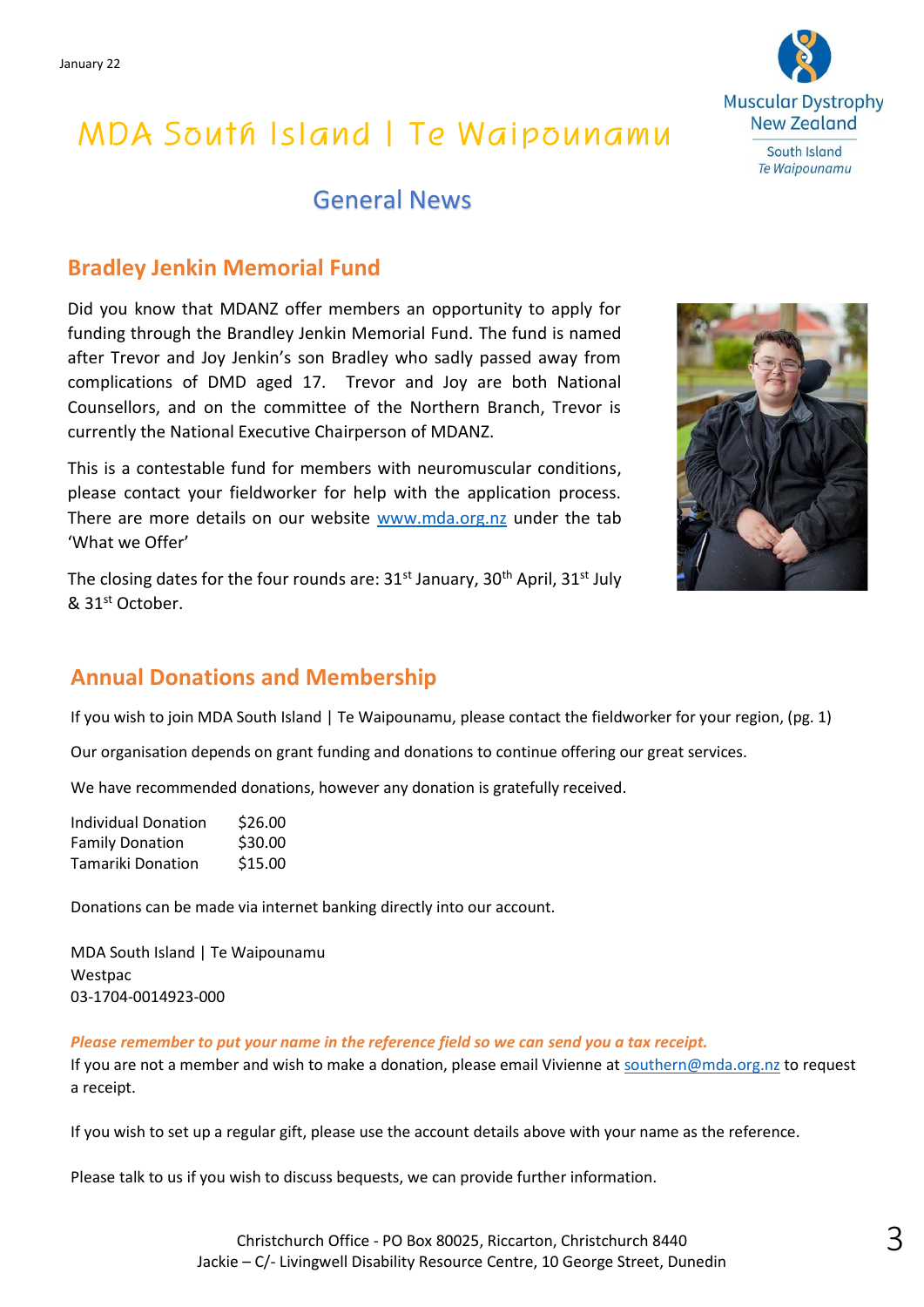

## Van for Sale

### **1997 Dodge Grand Caravan for Sale – Private Sale**



This wheelchair accessible vehicle has been life transforming for me. We have now upgraded to a newer model but there are many years happy driving left in this old girl yet. We are looking forward to seeing a new owner enjoy the liberating freedom we have experienced.

It has an automatic transmission, an auto side door, an auto ramp and the vehicle kneels down for ease of access in and out. There is an eazi lock system for clicking a power chair securely in position as a driver or passenger. Buyer will need to have this modified to suit their chair. Alternatively, tie down tracks are present and can be used if desired.

The vehicle is a USA import, brought back to NZ by its previous owners when they returned to NZ to live. It is therefore a left hand drive but do not let this put you off. I drove the car quite happily until my increasing disability meant I had to give up driving. It is certified and registered for use on NZ roads.

This lovely looking Dodge is in good condition for its age and 265,000 km. It has been well maintained with regular servicing. The cam belt and water pump have both been done recently.

As a power chair user, you will get to enjoy front seat position and the lovely views this provides. So very different, to travelling in the back of a traditional type wheelchair van. You will feel like a first class citizen again.

**---------------------------------------------------------------------------------------------------------------------------------------------------------------------------**

Selling now for \$10,000. Be quick!

Call Gary on 021 998 127 with enquiries. Thanks

### **CMT Support Group - Nathan Francis**

If you have CMT (Charcot Marie Tooth) muscular dystrophy, please join our Facebook page: www.facebook.com/groups/1153510888101577 I run the CMT NZ Facebook group ( **C.M.T New Zealand (Charcot Marie Tooth Disease)**  My contact details Mobile 022 546 9461 Email: Nathan\_francis@outlook.co.nz

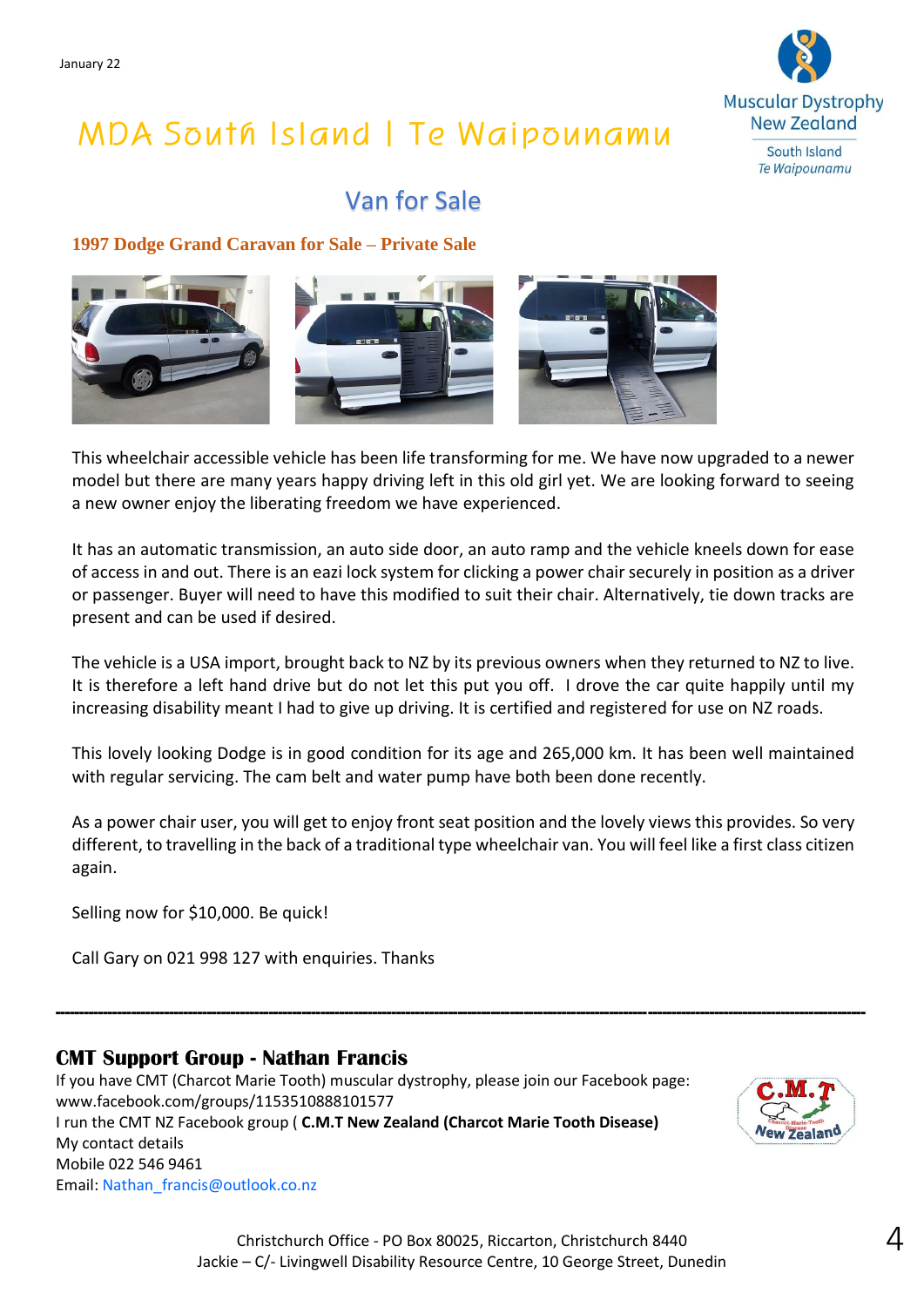### Ray White Offers

### **Offer 1 Offer 2**

### **Ray White Papanui - Offer for Members and Friends**

**For property sales in North Canterbury, Selwyn and Christchurch**



# **Exclusive Discount for Muscular Dystrophy New Zealand**

Exclusive 10% Discount off total commission on completion of property sale during 2022. \$500 will also be donated to Muscular Dystrophy New Zealand.

Contact me today for more details. It would be lovely to hear from you.

**Vanessa Golightly** Ray White Papanui

M 027 664 9292 | B 03 352 0567 vanessa.golightly@raywhite.com





**Calling on Papanui Residents**

### **Fences wanted**

Ray White Papanui will donate money to our branch for anyone willing to have Vanessa's sign on their street facing fence in the Papanui area. Please contact Vivienne at MDA on 022 304 6840 or Vanessa directly and let her know you saw this offer.

Here are some sign examples. The signs are 1800x1200mm.





We are very thankful to Vanessa and her team for the wonderful support they have given us over the past two years.

Ray White Morris & Co Limited Licenced (REAA 2008)

Christchurch Office - PO Box 80025, Riccarton, Christchurch 8440 Jackie – C/- Livingwell Disability Resource Centre, 10 George Street, Dunedin